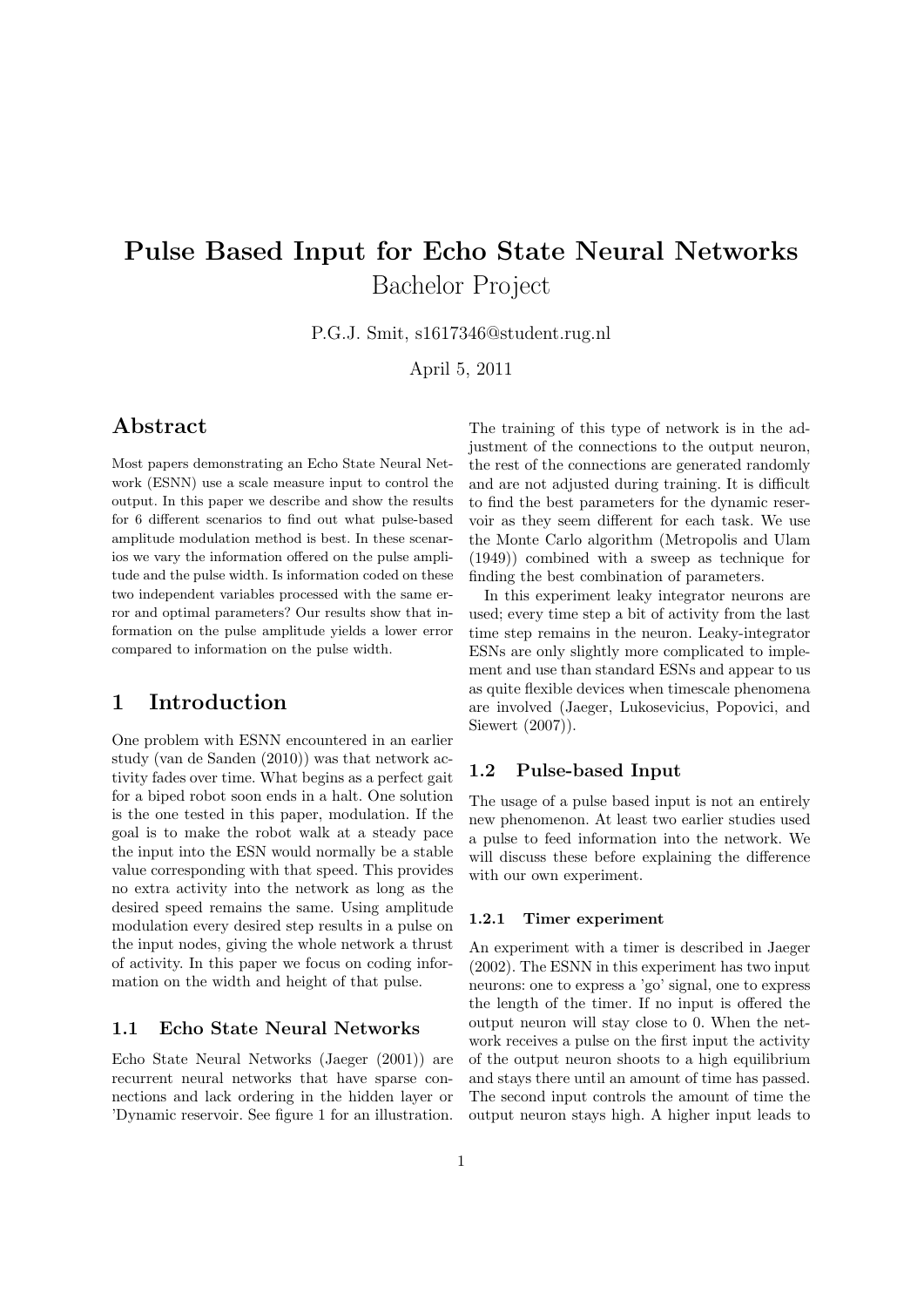

Figure 1: Two common types of neural networks. The network a) illustrates a regular multilayer perceptron. Notice the ordering of layers, in this case two layers. Network b) illustrates a typical recurrent network, like an echo state network. Image cited from Jaeger (2002)

a longer period the output stays high. Thus mimicking a timer.

#### 1.2.2 Memory experiment

An experiment with four bits memory is described in Sussillo and Abbott (2009). The ESNN in this experiment has eight input neurons and four output neurons. Each output neuron has two input neurons paired with it through learning. If a pulse is offered at the first of the two the output neuron rises to a high equilibrium. If a pulse is offered at the second of the two the output neuron will drop to a low equilibrium. When no input is offered the output neuron will move about the equilibrium it was last set to.

#### 1.3 This study

These two studies used the pulse only to give one type of information; either timing or a status change. We will explore how a pulse can be used for manipulating a sine output. A pulse has two independent variables: the height or amplitude and the width or length. We will first find out if they are both equally effective to convey information, then we will use them concurrently.

# 2 Method

In our experiment we will try to use the two variables of a pulse, height  $(H)$  and width  $(W)$  to produce a sine wave with a amplitude  $(A)$  and a period  $(P)$ . We have constructed six different scenarios paired in three tests. In each test we will compare a  $H$  to  $A$  and  $W$  to  $P$  relation situation versus a  $H$  to  $P$  and  $W$  to  $A$  relation. Figure 2 shows an example for all scenarios.

- HonP: Pulse height codes for the desired period of the sine wave. Pulse width and the desired amplitude of the sine wave remain constant.
- AonP: Pulse width codes for the desired period of the sine wave. Pulse height and the desired amplitude of the sine wave remain constant.
- AonW: Pulse height codes for the desired amplitude of the sine wave. Pulse width and the desired deriod of the sine wave remain constant.
- HonW: Pulse width codes for the desired amplitude of the sine wave. Pulse height and the desired period of the sine wave remain constant.
- HonP+AonW: Pulse height codes for the desired period of the sine wave. Pulse width codes for the desired amplitude of the sine wave.
- AonP+HonW: Pulse width codes for the desired period of the sine wave. Pulse height codes for the desired amplitude of the sine wave.

We will compare the ten best scores with a t-test for the pairs 1 and 2, 3 and 4, 5 and 6, to see if there is a significant difference between the two scenarios. The reason to use only the best ten is because in a situation where our method is used (for example to control a locomotion in a robot) only the best parameter combinations will examined further. We consider the ten best results to be representative of this.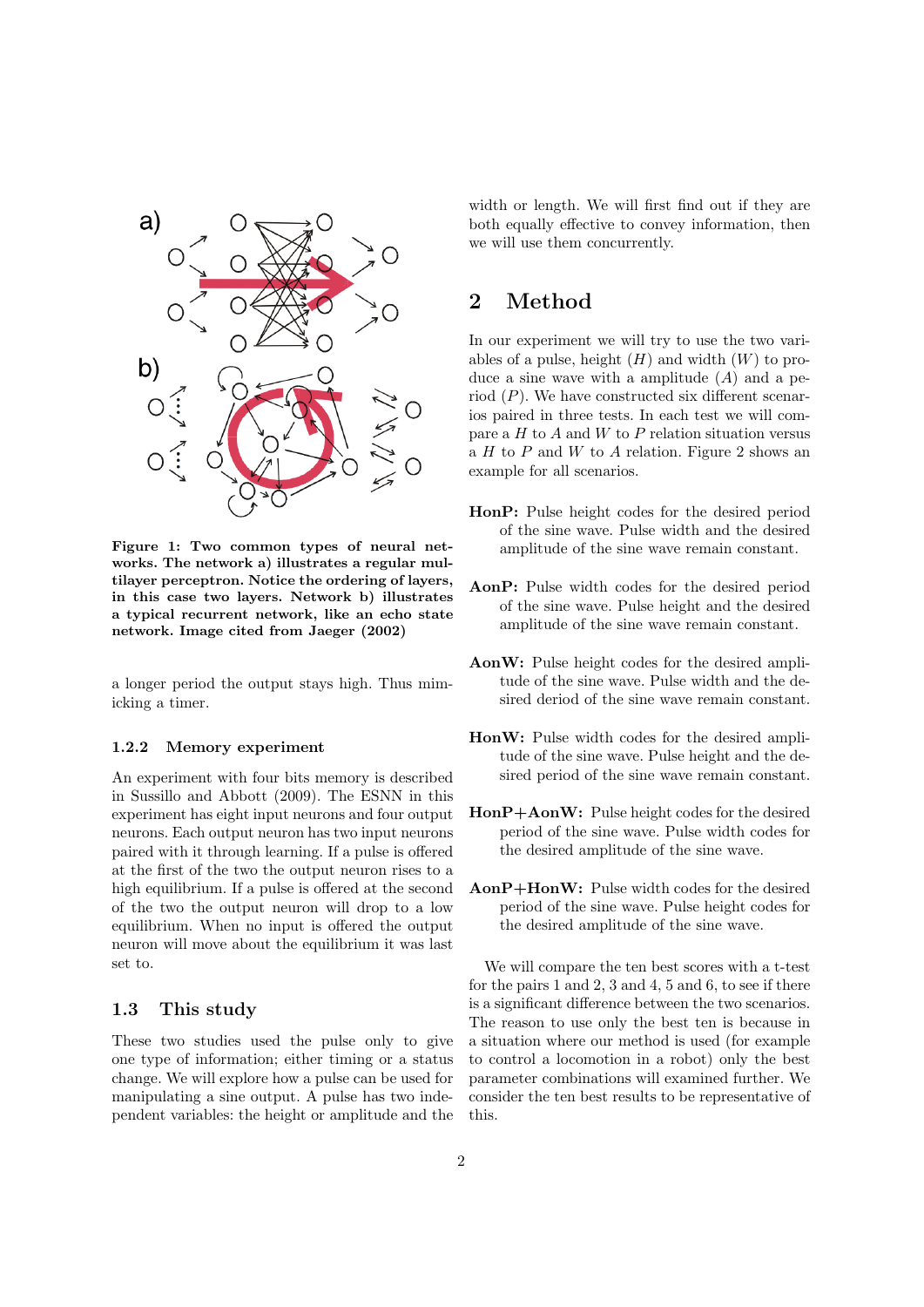#### 2.1 Network Parameters

To find the best parameters for each scenario we perform a sweep on a pre-determined interval The tested parameters are: the amount of neurons in the reservoir  $(10 \lt n \lt 100, \Delta n = 5)$ , the chance of connection between neurons in the reservoir  $(0.01 < c < 0.1, \Delta c = 0.01)$  and the amount of activity carried to the next time step  $(0.1 < l < 0.4,$  $\Delta l = 0.05$ . For each step in the sweep we perform a run of the monte carlo alogrithm with 20 child nodes to find the best solution in that neighborhood. Each combination is tested three times, only the lowest error will be logged.

The input neuron is connected to one in every ten neurons in the reservoir with a uniform random weight. The output neuron is connected to every neuron in the reservoir, weights from the reservoir to the output clamps to zero during training and computed by the training algorithm after training, weights from the output neuron to the reservoir are initialized uniformly random.

```
Algorithm 2.1 Compute best result
```

```
for nIndex = 10 to 100 step 5 do
  for cIndex = 0.01 to 0.1 step 0.01 do
     for lIndex = 0.1 to 0.4 step 0.05 do
       n \leftarrow nIndexc \leftarrow cIndexl \leftarrow lIndex
       bestError \leftarrow Infinitefor i = 1 to 20 do
         for i = 1 to 3 do
            Error \leftarrow ESN(n, c, l)if Error <bestError then
              bestError \leftarrow ErrornBest \leftarrow ncBest \leftarrow clBest \leftarrow lend if
         end for
         n \leftarrow nBest + discreteNoise(-3, 3)c ← cBestintervalNoise(−0.01, 0.01)
         l ← lBest+intervalNoise(-0.02, 0.02)
       end for
       log file \leftarrow all variables
     end for
  end for
end for
```
Algorithm 2.1 shows our optimization script. The three parameters varied are  $n$ : the amount of neurons in the reservoir, c: the chance of connection between two neurons in the reservoir and  $l$  the percentage of activation in a neuron that has not been retained from the previous time step. Because of the random initialization of the network every run yields a different result. Each parameter combination is tested three times to ensure we do not miss a good combination. Twenty times we will look for a better combination right next to the starting point. The amount of noise is about one step of the sweep, this way the script will not stray away too far from the beginning.

To measure the error we use the mean squared error function described in equation  $(2.1)$ . Where d is the desired output signal,  $y$  is the output from the network and  $L$  is the amount of time steps in the signal.

$$
MSE = 1/L \cdot \sum_{i=1}^{L} (d_i - y_i)^2
$$
 (2.1)

The formula below is the update rule for the activation of the neurons in the reservoir.  $x[n]$  is the vector with the activation of the neurons on time step n,  $t[n]$  the the activation of the input neuron on time step n,  $d[n]$  the activation the output neuron on time step n.

$$
x[n] = (1-l) \cdot x[n-1] + l \cdot tanh(W_{in} \cdot t[n] + W_{dr} \cdot x[n-1] + W_{back} \cdot d[n-1])
$$

#### 2.2 Pulse creation

The input and desired output are constructed in blocks, these blocks are merged until a signal with more than 2000 time steps has been created. Then 25 empty time steps are added to the beginning of the desired output and added to the end of the input signal to create a delay slightly longer than the longest possible pulse. The formula used for creating the output is (2.2). Where A is the amplitude of the sine wave  $(0.2 < A < 0.8$  uniform randomly chosen or  $A = 0.8$  in the fixed amplitude scenarios) and P the amount of time steps the wave is long  $(P = 120 \lor P = 180 \lor P = 240 \text{ uniform ran-}$ domly chosen or  $P = 120$  when in the fixed period scenarios).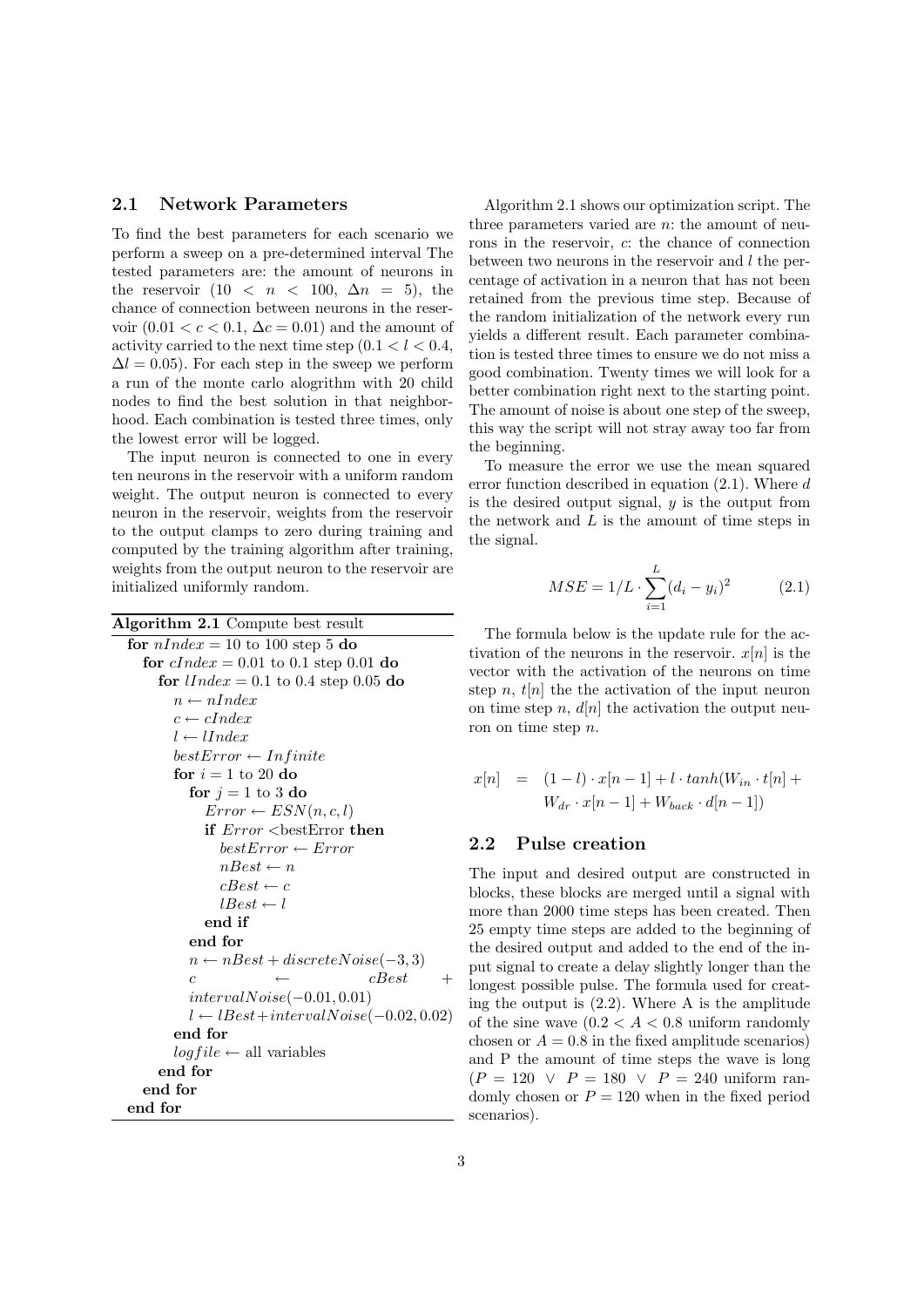$$
Output = A \cdot \sin(2 \cdot \pi \cdot P) \tag{2.2}
$$

The input signal is created using the following steps:

- 1. Create a empty vector as long as the corresponding output.
- 2. Determine the desired height H. For the P to H scenarios this is  $H = P/240$ . For the A to H scenarios the is  $H = A/0.8$ .
- 3. Determine the desired width  $W$ . For the P to H scenarios is is  $W = 0.1 \cdot P$   $W = 30 \cdot A$ . Then round W to the nearest integer.
- 4. Set the first W values for the vector to the value  $H$ , the rest to zero.



Figure 3: An example output (red) with the corresponding input used in this experiment (green) and the desired output (blue) used in other experiments. The mse for this run was 0.005. For illustrative purposes the length of this example is only 625 time steps long, while testing we used approximately 2000 time steps

# 3 Results

#### 3.1 HonP versus AonP

The t-test for the best 10 results show that there is a significant difference in MSE between the two scenarios  $(p = 5.0742 \cdot 10^{-4})$ . There is no significance between the amount of neurons in the reservoir  $(p = 0.18)$ . Period on height having the lowest error on average  $(MSE = 0.03$  on the best run). All  $(P \text{ on } H)$  or most  $(P \text{ on } W, 8)$  of the ten lowest errors are encountered with equal or less than 30 neurons in the reservoir. Out of the ten best only the ones with less than 15 neurons in the reservoir have a chance of connection with another neuron higher than  $0.02$  (3 out of 10 for both scenarios).

#### 3.2 AonW versus HonW

The t-test for the best 10 results show that there is a significant difference in MSE between the two scenarios ( $p = 0.0033$ ). There is no significance between the amount of neurons in the reservoir  $(p = 0.12)$ . Amplitude on height having the lowest error  $(MSE = 0.0003$  on the best run). In this case, all of the ten lowest errors are encountered with equal or more than 30 neurons in the reservoir. The amount of activation carried over to the next time step is almost always under 20% (10 out of 10 for A on H, 8 out of 10 for A on W).

### 3.3 HonP+AonW versus AonP+HonW

The t-test for the best 10 results show that there is a significant difference in MSE between the two scenarios ( $p = 5.2785 \cdot 10^{-9}$ ). Period on width, amplitude on height sporting the lowest error  $(MSE =$  $0.0004$  on the best run). Most  $(9 \text{ out of } 10)$  it's solutions have more than 50 neurons in the reservoir. While amplitude on width, period on height all have less than 50 neurons. This difference is significant ( $p = 0.0014$ ).

### 4 Discussion

We expect that the scenarios with modulation on the pulse width will have a higher error or will have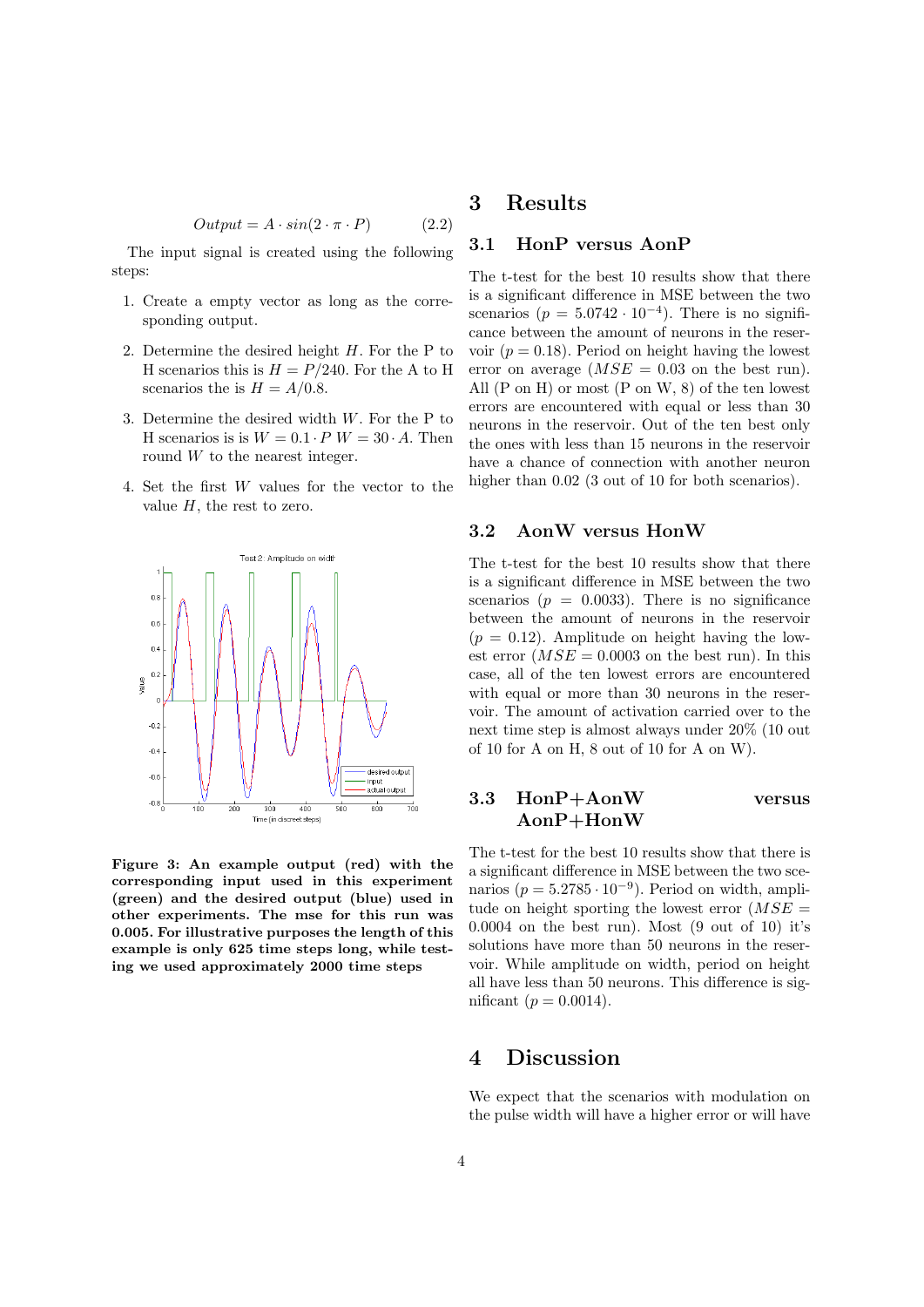



Figure 4: Showing the ten best parameter combinations for both scenarios of each test. The amount of neurons in the dynamic reservoir on the x-axis, the chance of connection between neurons in the reservoir on the y-axis.

Figure 6: The error landscape for scenario 5 with  $l = 0.05$ . Lighter areas have lower error than darker areas.



Figure 5: Showing the ten best parameter combinations for both scenarios of each test. The amount of neurons in the dynamic reservoir on the x-axis, the percentage of activation in the neuron carried over to the next time step on the y-axis.



Figure 7: The error for the best 10 results for each scenario. Note that the y-axis (Mean Square Error) is logarthimic.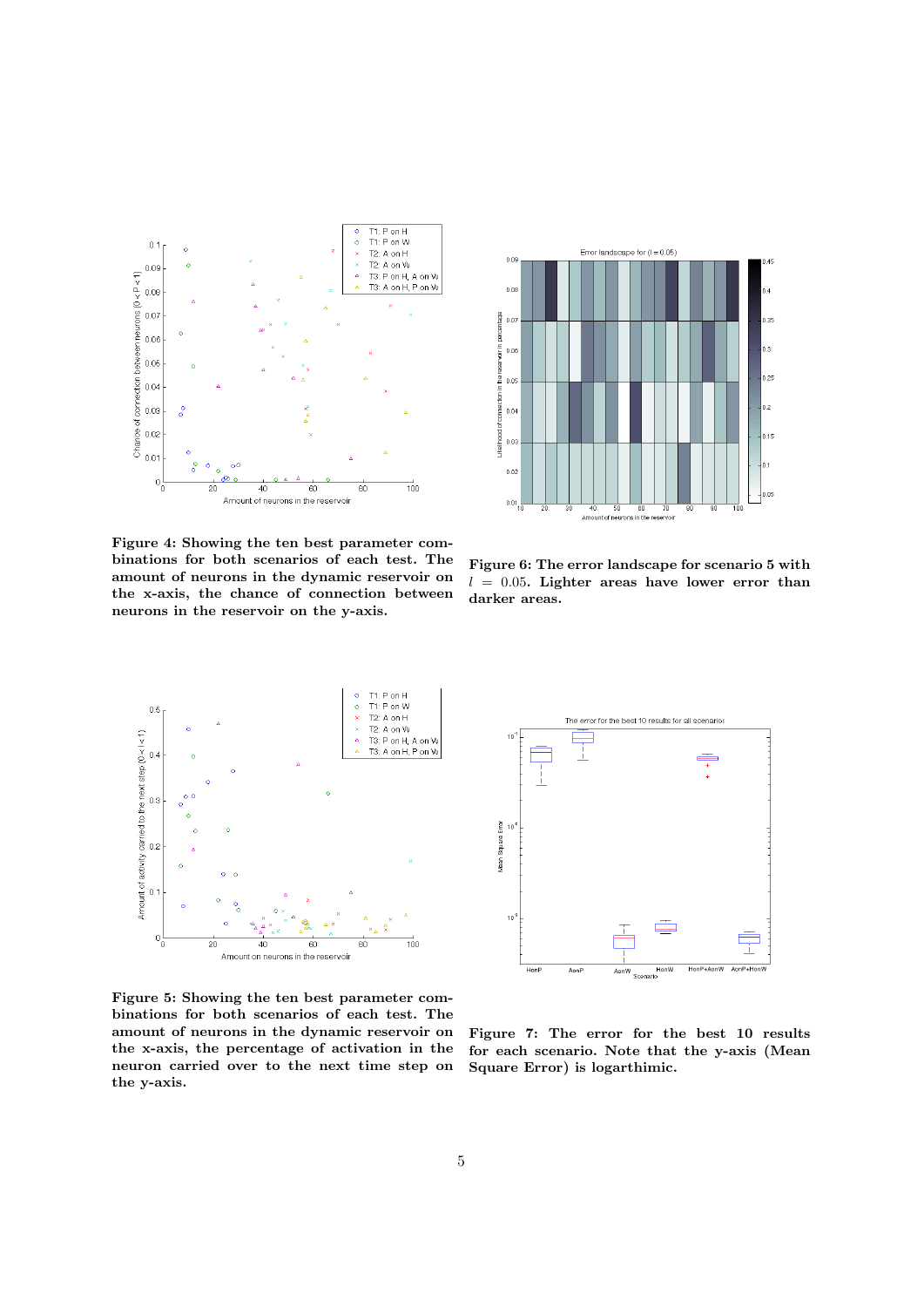solutions with more neurons compared to the scenarios with pulse height modulation. Extracting information from the width of a pulse is a more difficult task than from the height of a pulse. Pulse height offers it's value for an number of time steps. For extracting pulse width information the network has to count the number of time steps the input signal is active. So not only is more recollection involved, the information is also offered only once.

In line with our expectations is that if information is offered to the system, information on the pulse height yields lower errors compared to information on pulse width (tests 1 and 2). Combining that with the results of test 3 it is clear that period information is harder to process than amplitude information of the sine wave.

In test 1 the best solutions have a reservoir smaller than 30 neurons. One explanation for this could be that more neurons lead to overfitting. In test 2 and 3 the best solutions use more neurons in the reservoir. Test 3 utilizes more information so it would be logical if the best solutions use more neurons. For test 2 we do not have an explanation. It could also be that there is a complex relationship between the other parameters that we have not found out about yet.

The idea for this experiment came from van de Sanden (2010). A lot of time was spend on his code but it sadly it failed to run. In the experiment van de Sanden used a ESNN to control biped locomotion. This would be an excellent way to test our own tests: error values only give so much information, actually see how a robot would respond would give them much more meaning. An error resulting in a slightly faster gait is no serious problem but an error destabilizing the gait would be disastrous.

In the article described in 1.2.2 (Sussillo and Abbott (2009)) a new way of training a ESNN is explained, called FORCE learning. In our experiments we calculate the weights from the neurons in the reservoir to the output neuron using the pseudo inverse of the activity during training, all other weights are initialized random and stay the same. FORCE learning has a few scenarios, in the most extreme version it alters all weights in the reservoir and to the output during training. It does not directly use the desired output signal but the the error between the desired and the produced output. This method is closer to being biological plausible. However, we could not produce a working implementation of our experiments using this training algorithm.

Due to time constrains we did not compare the pulse method to the regular input method. The regular input would probably yield lower errors. The height and width of a pulse must be stored in the reservoir somehow, with the normal input this would not be necessary. Our third test would be impossible to do without a second input neuron; basically eliminating the difficulty of the test.

Further research is also needed to find out the effects of unexpected input signals. Consider the situation where two pulses are offered right after each other: would the network add the resulting sine waves on the output neuron?

This research shows that pulse modulation is a possible way to offer input to an ESNN. We use only one modulation technique: one pulse per sine wave. Situations with multiple pulses per wave are another modulation technique that should be explored further. This would give the power to modify a wave mid-cycle.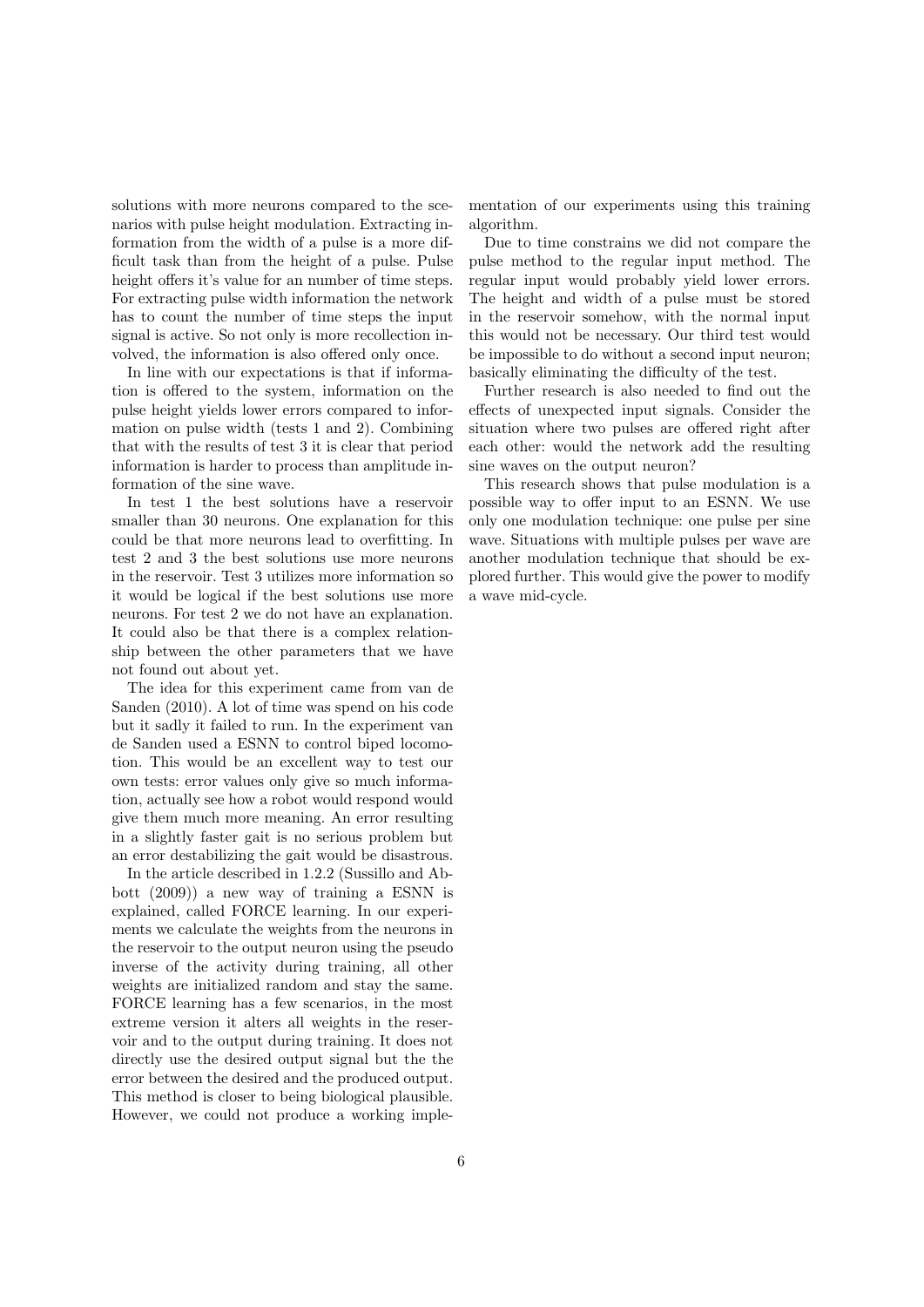# References

- Herbert Jaeger. The echo state approach to analysing and training recurrent neural networks. GMD report 148, German National Research Center for Information Technology, 2001.
- Herbert Jaeger. Tutorial on training recurrent neural networks, covering bppt, rtrl, ekf and the "echo state network" approach. GMD Report 159, German National Research Center for Information Technology, 2002.
- Herbert Jaeger, Mantas Lukosevicius, Dan Popovici, and Udo Siewert. Optimization and applications of echo state networks with leakyintegrator neurons. Neural Networks, 20(3):335 – 352, 2007.
- N. Metropolis and S. Ulam. The monte carlo method. Journal of the American Statistical Association, 247(44):335–341, 1949.
- David Sussillo and L.F. Abbott. Generating coherent patterns of activity from chaotic neural networks. Neuron, 63:544–557, august 2009.
- Mart van de Sanden. Biped locomotion. In review, December 2010.